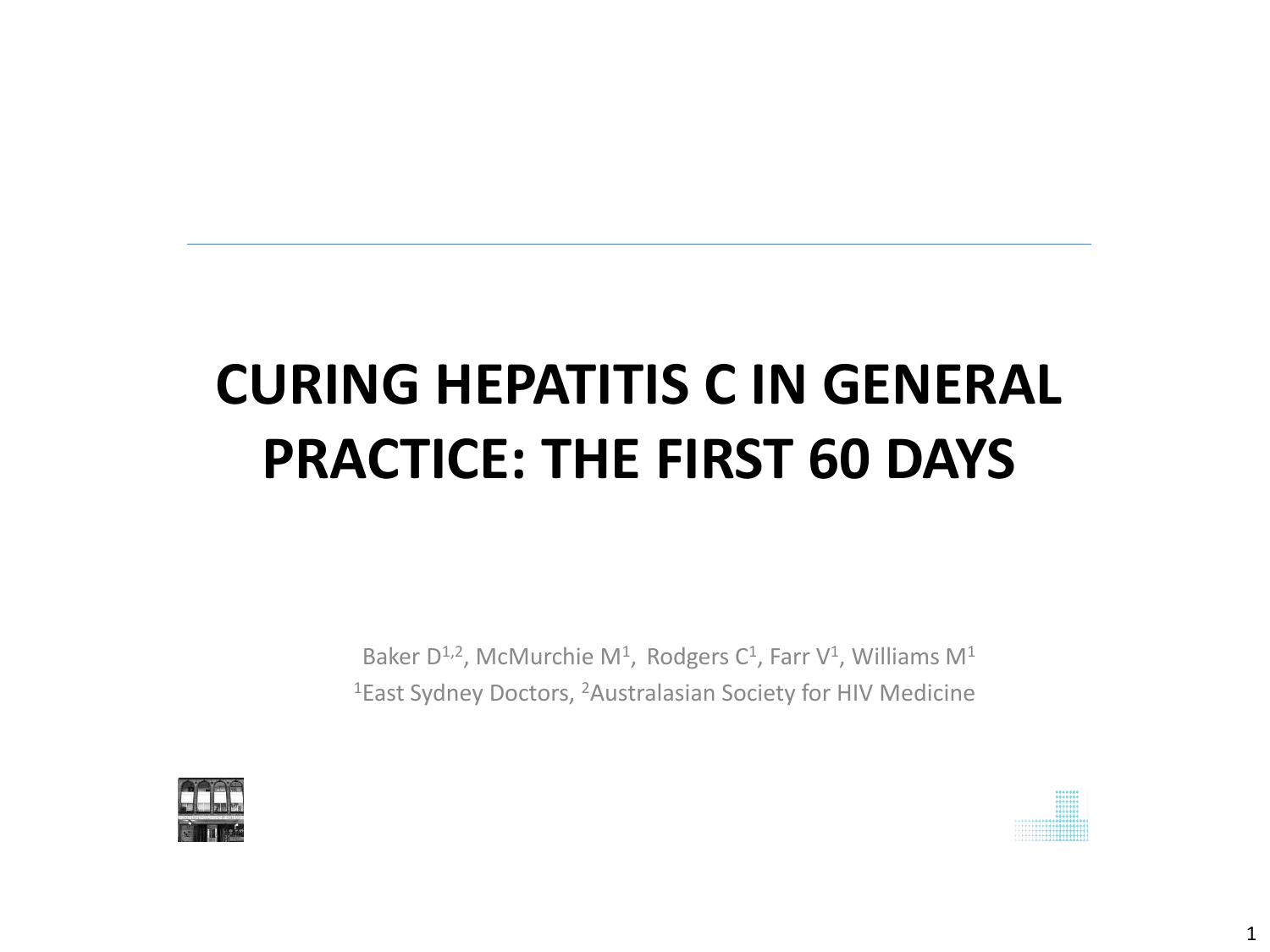### **Disclosures**

Advisory board, research funding, conference support : Gilead, BMD, Abbvie, MSD

Gilead Sciences provided funding for FibroScan training and a FibroScan machine was provided by Medical Technologies Australia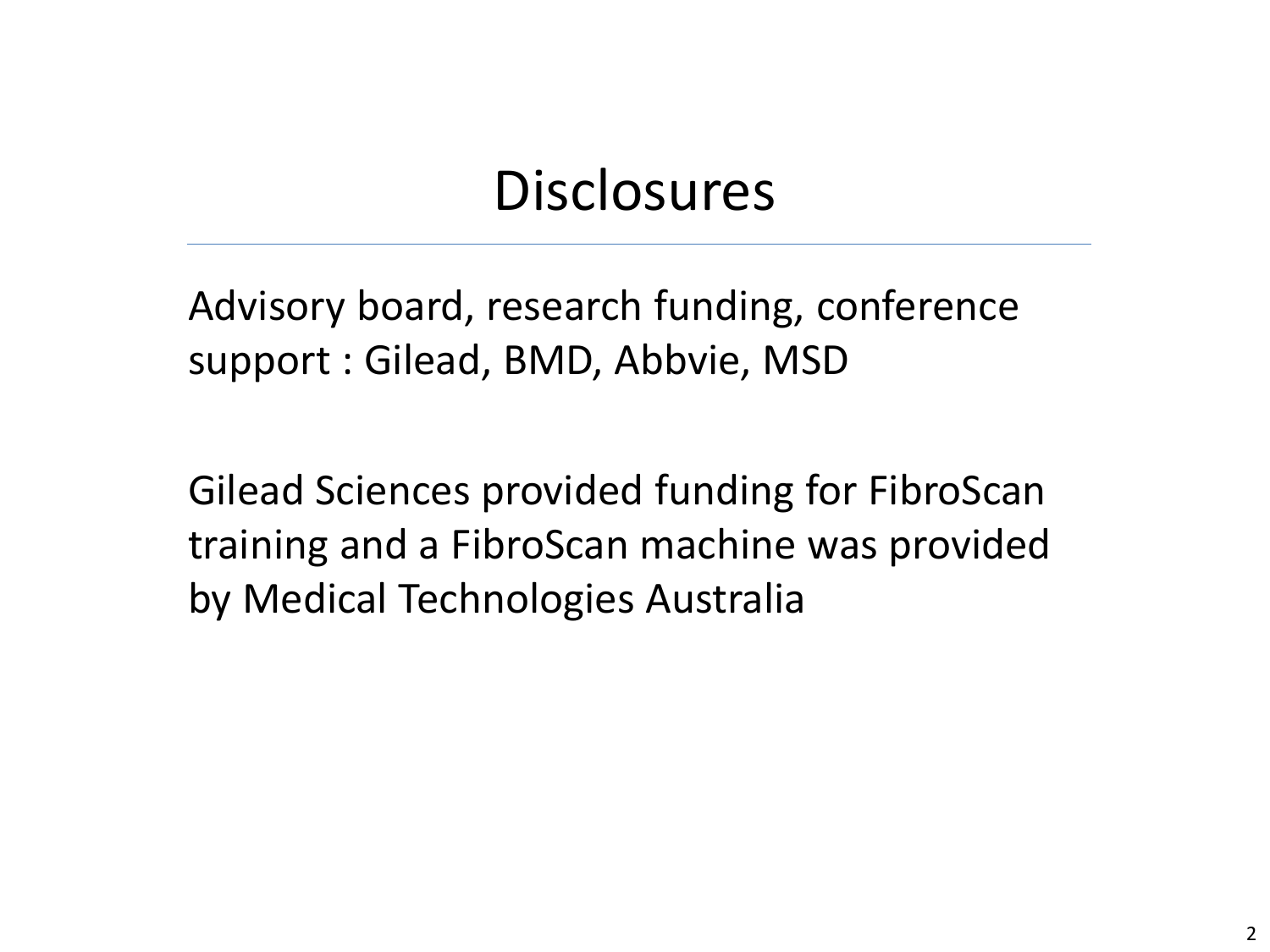### Introduction

New directly acting antiviral therapy (DAA) became widely available in Australia on 1 March 2016 via the pharmaceutical benefits scheme (PBS)

General practitioners (GP) are able to prescribe in consultation with a specialist

The purpose of this paper is to describe the first 60 days of DAA prescribing in a single GP clinic with a large patient load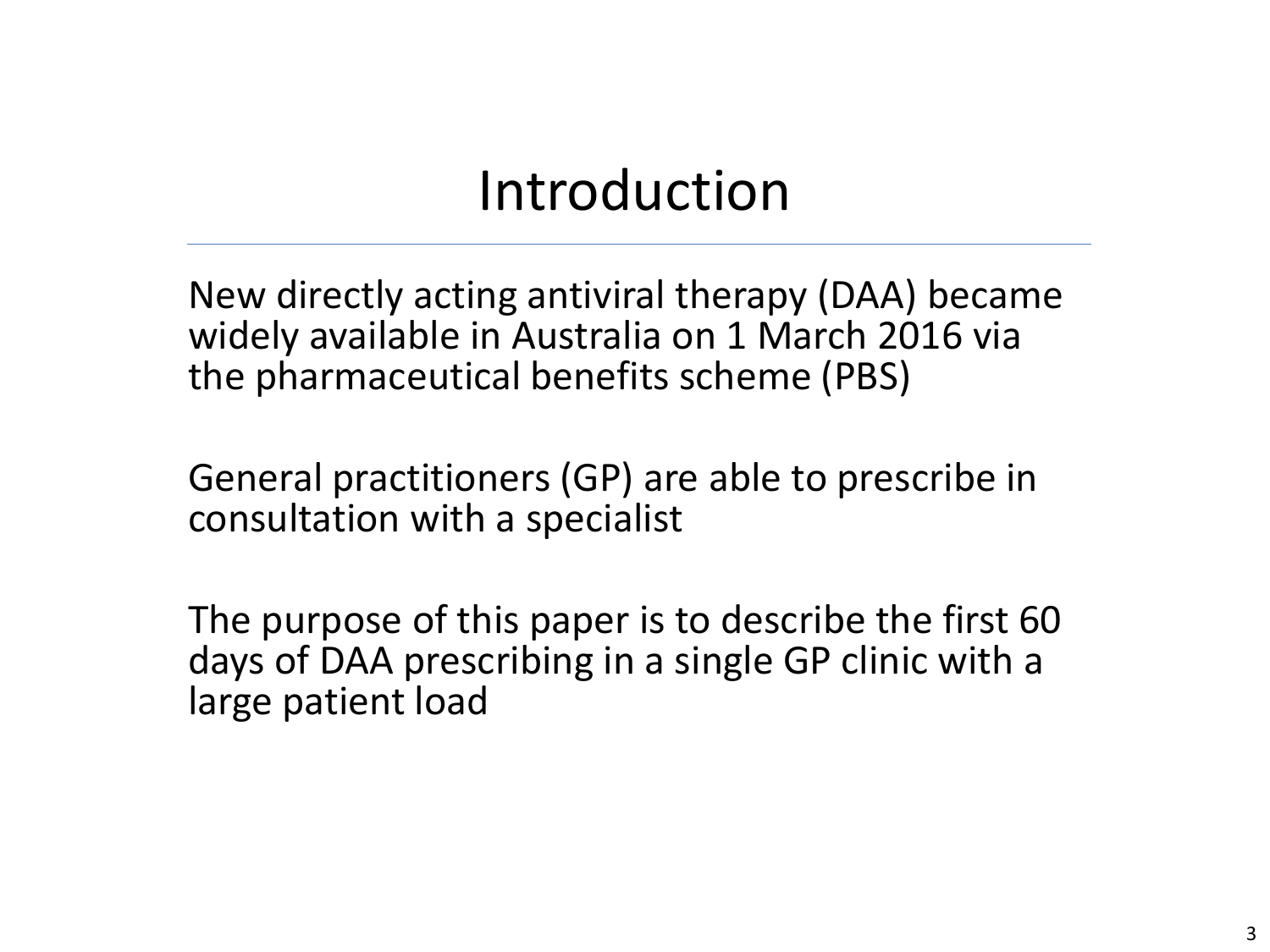#### Rapid Uptake of DAAs

Figure 2: The estimated number of individuals initiating HCV DAA treatment in each month (bars) during March to June 2016. The red line represents the cumulative treatment initiation numbers.



The Kirby Institute. Monitoring hepatitis C treatment uptake in Australia (Issue 4). The Kirby Institute, UNSW Australia, Sydney, Australia, August 2016 (available online at: http://kirby.unsw.edu.au/research-programs/vhcrp-newsletters).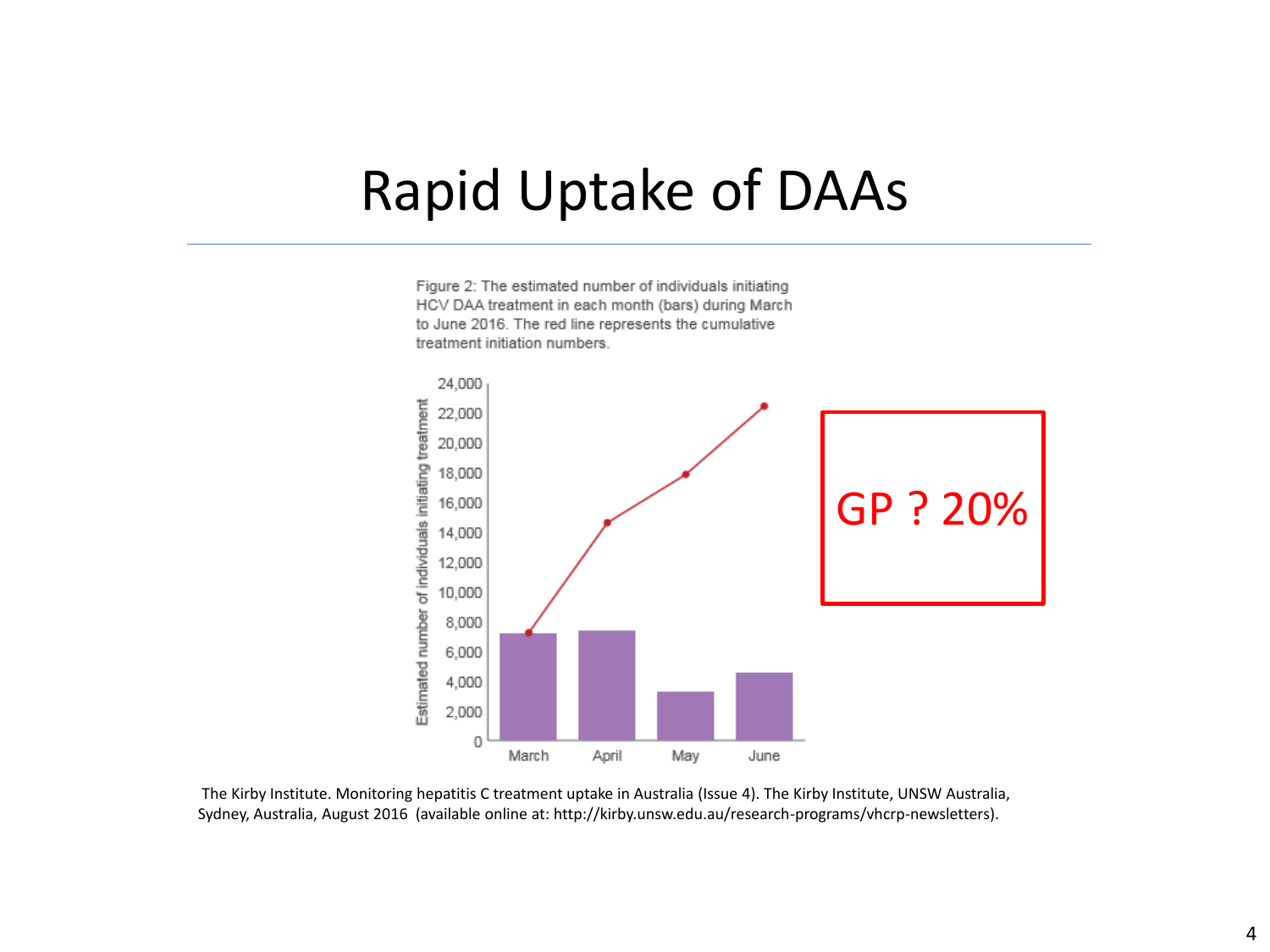### East Sydney Doctors

General practice since 1984



14 GPs, 3 nurses, 2 psychologists, 3 trial coordinators, visiting specialists, dietician

Focus on HIV, sexual health, hepatitis C, opioid substitution therapy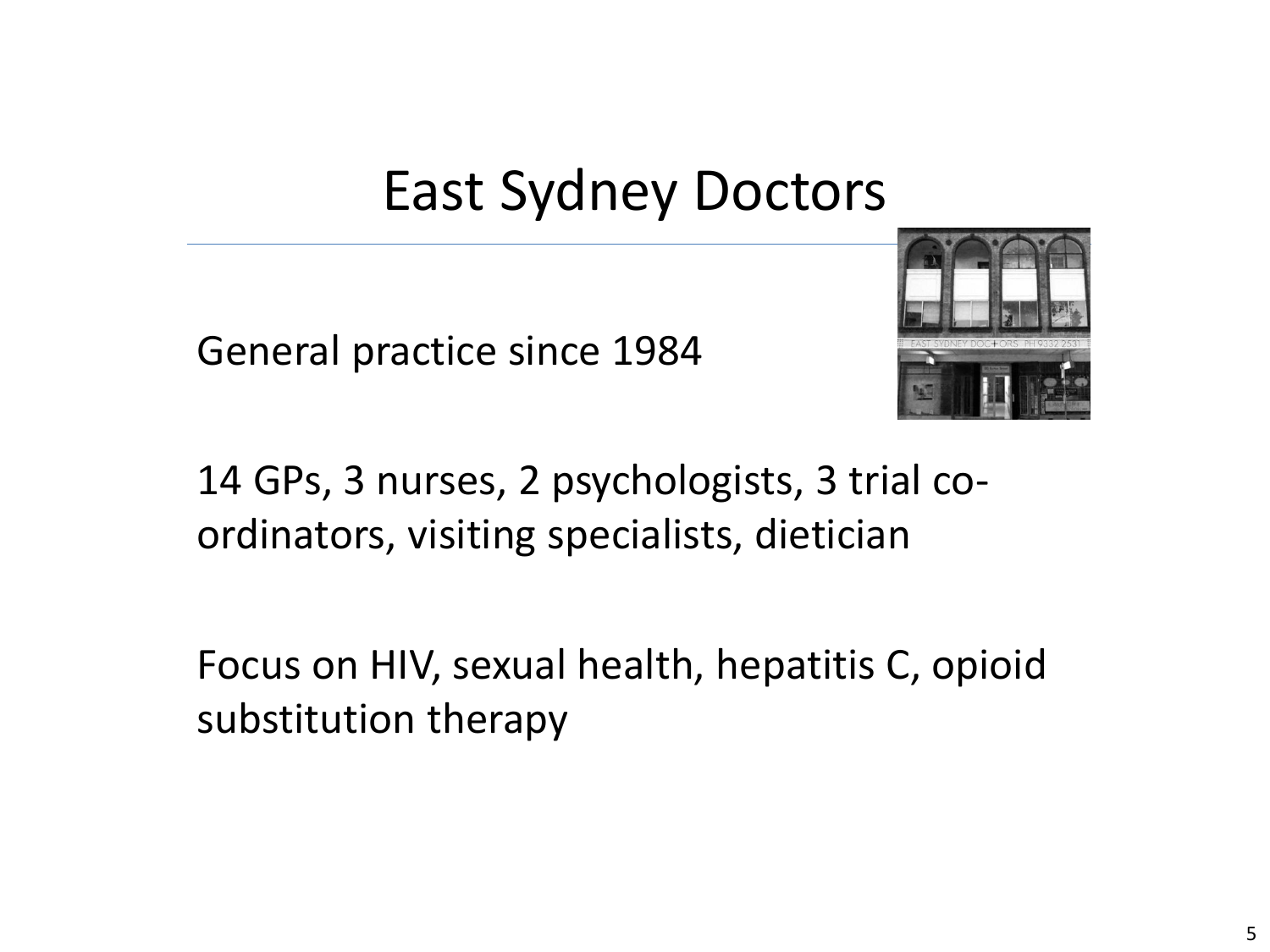## East Sydney Doctors

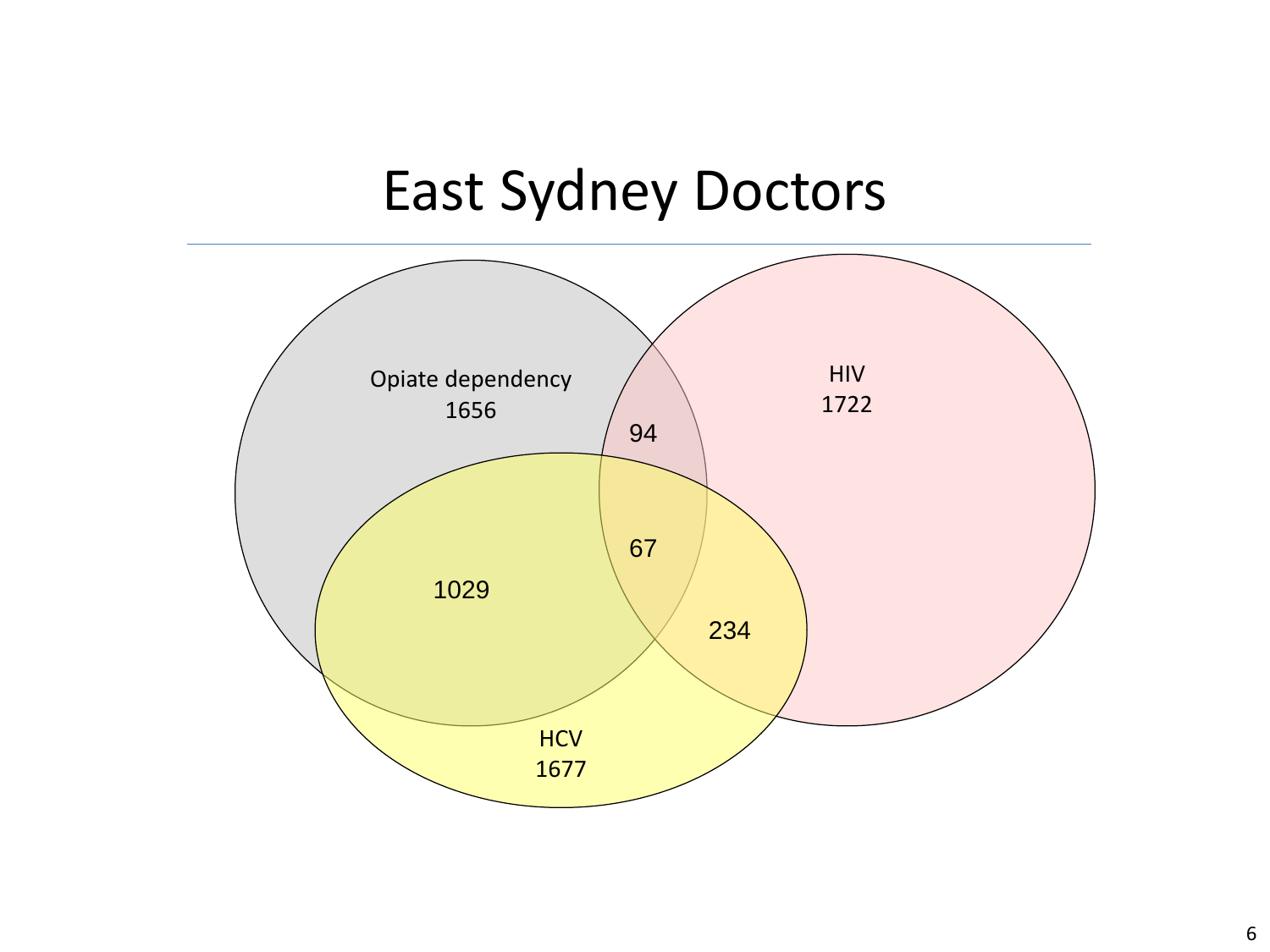### GP Treatment Pathway

| Step 1:         | <b>Confirm chronic HCV infection</b>                        | <b>Specialist referral</b>       |
|-----------------|-------------------------------------------------------------|----------------------------------|
| Step 2:         | Check HCV genotype, viral load and<br>baseline screening    | Genotype 4,5,6                   |
| Step 3:         | Could they have cirrhosis?                                  | Cirrhosis                        |
| Step 4:         | Detect other causes of liver disease                        | HIV, HBV                         |
| Step 5:         | Detect other major co-morbidities                           | Renal impairment                 |
| Step 6:         | Review previous HCV treatment                               | <b>Treatment failure of DAAs</b> |
| Step 7:         | Consider contraception, pregnancy                           |                                  |
| Step 8:         | Assess adherence                                            |                                  |
| <b>Step 9</b>   | Select treatment plan and review drug-<br>drug interactions | Complex drug interactions        |
| <b>Step 10:</b> | Consult with a specialist                                   |                                  |
| <b>Step 11:</b> | <b>Treat and monitor</b>                                    | Major adverse events             |
| <b>Step 12:</b> | Post treatment follow-up                                    | <b>Treatment failure of DAAs</b> |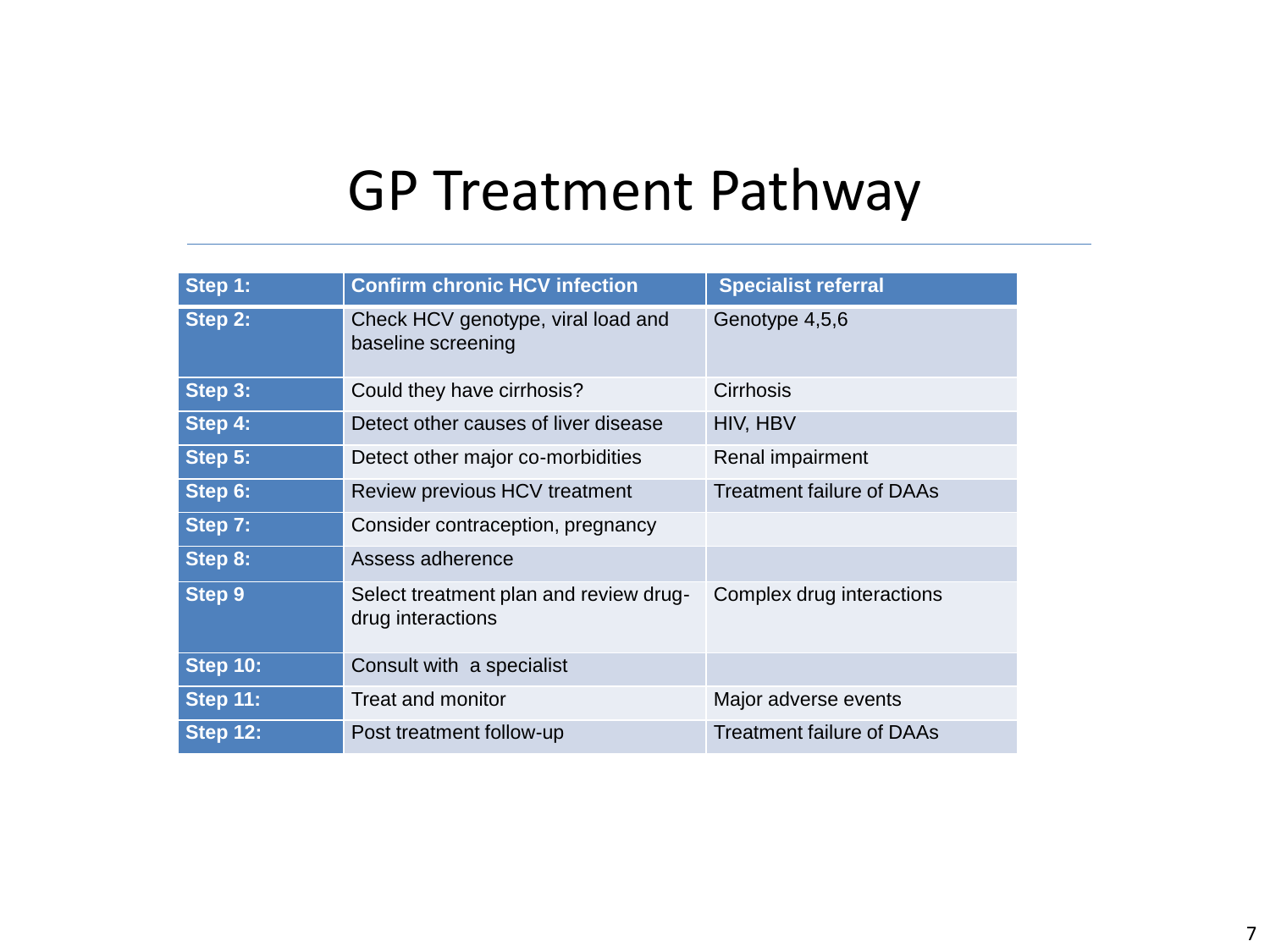## Method

A search of the clinic database (Best Practice) was performed to extract demographic and clinical data for all patients prescribed DAAs between 1 March - 30 April 2016

Demographic and clinical data was recorded for all patients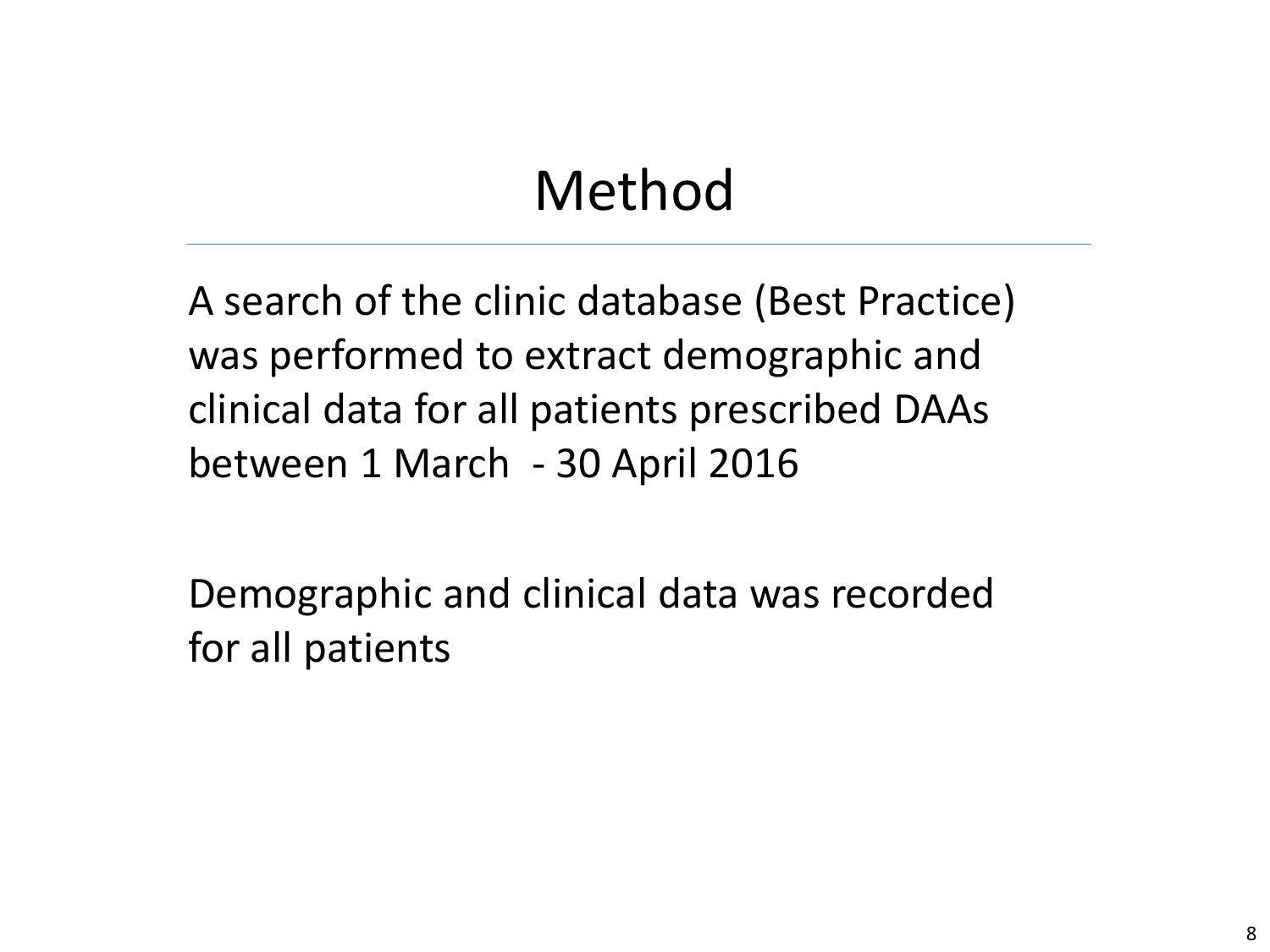### Results

49 patients had been prescribed DAA therapy by a GP in the clinic

Included 5 patients who had received DAA via an early access program

Six GPs prescribed a DAA

All patients had fibrosis screening by FibroScan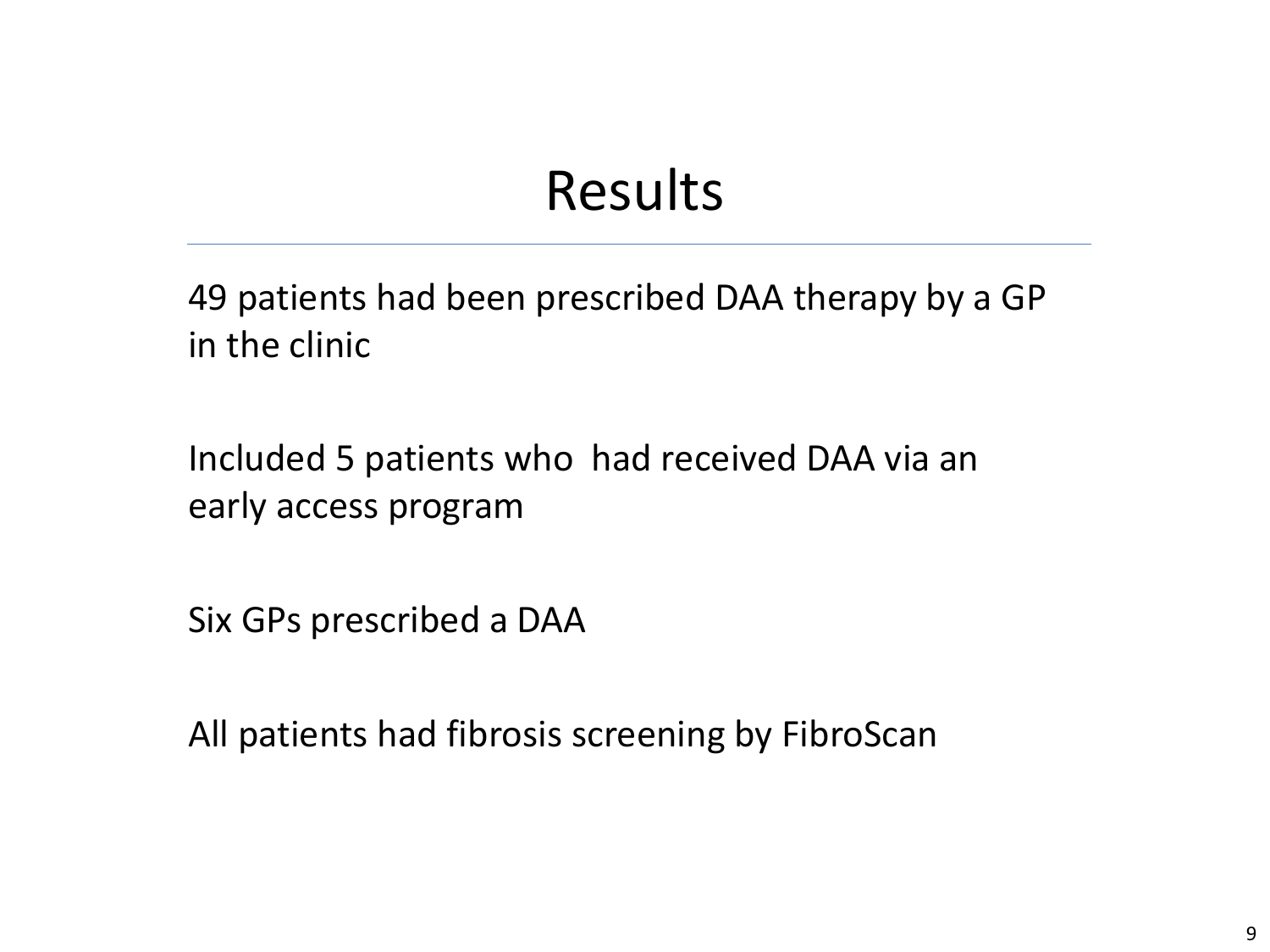## Demographics

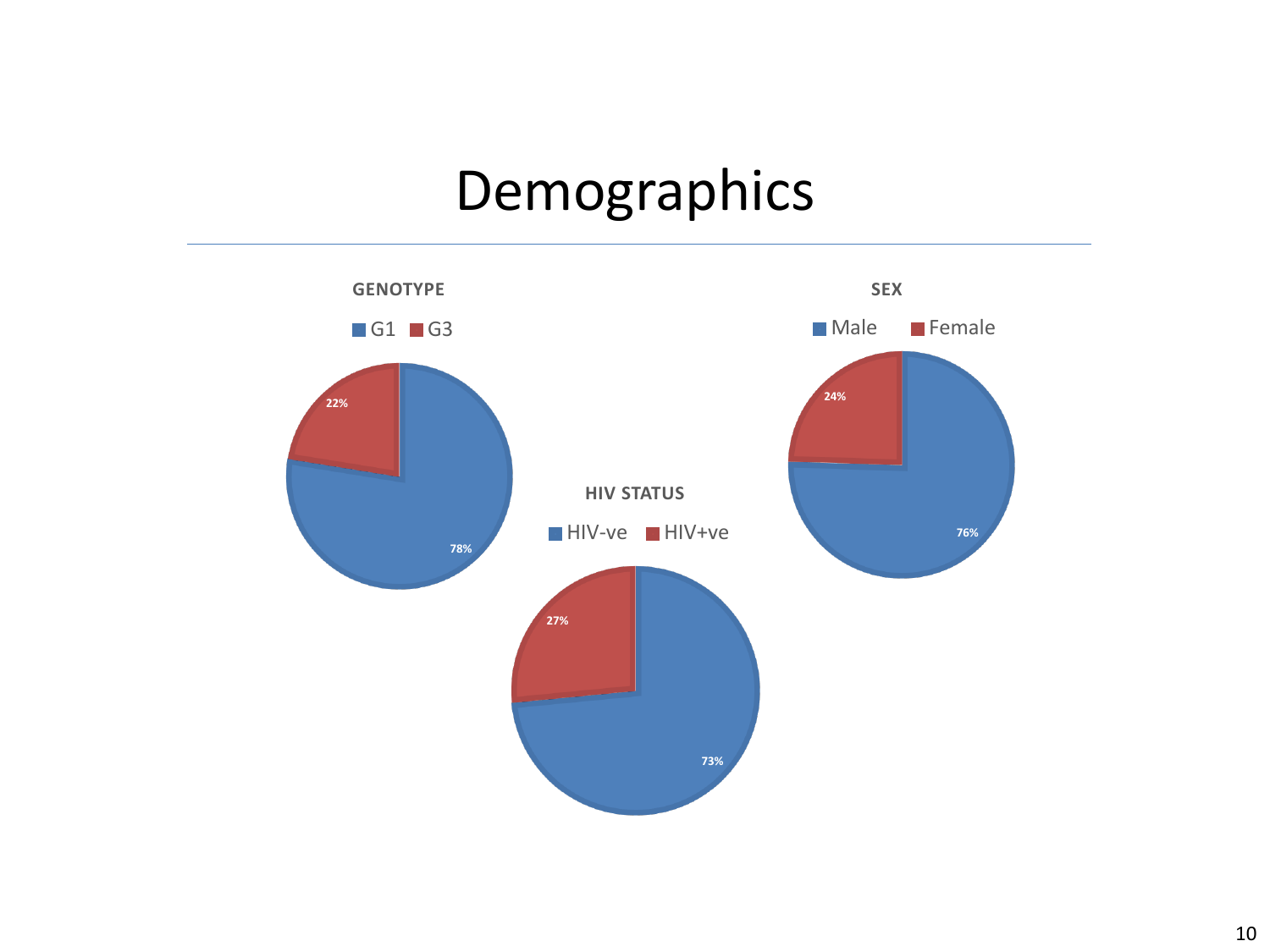#### Fibrosis





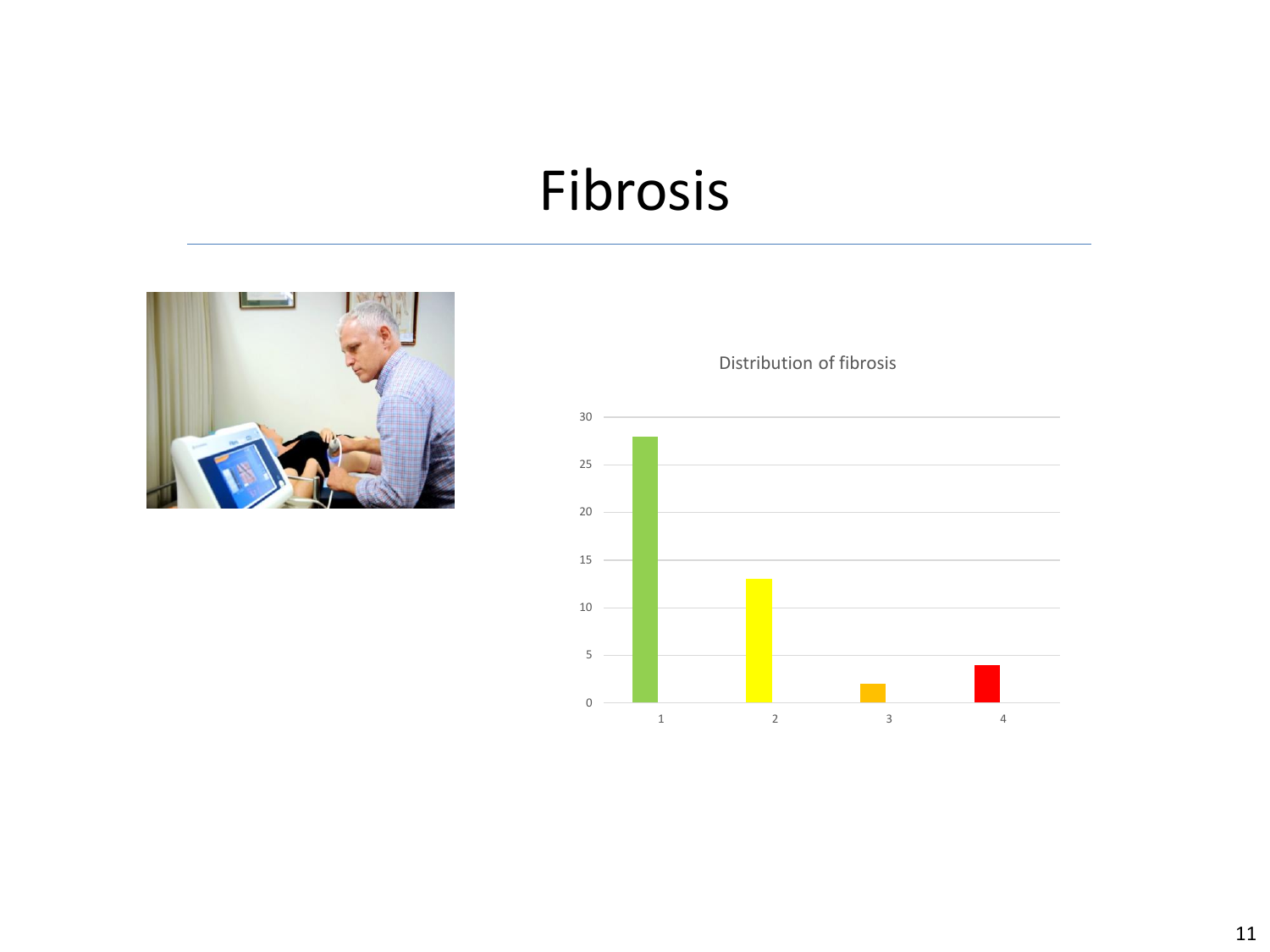### DAA prescribed

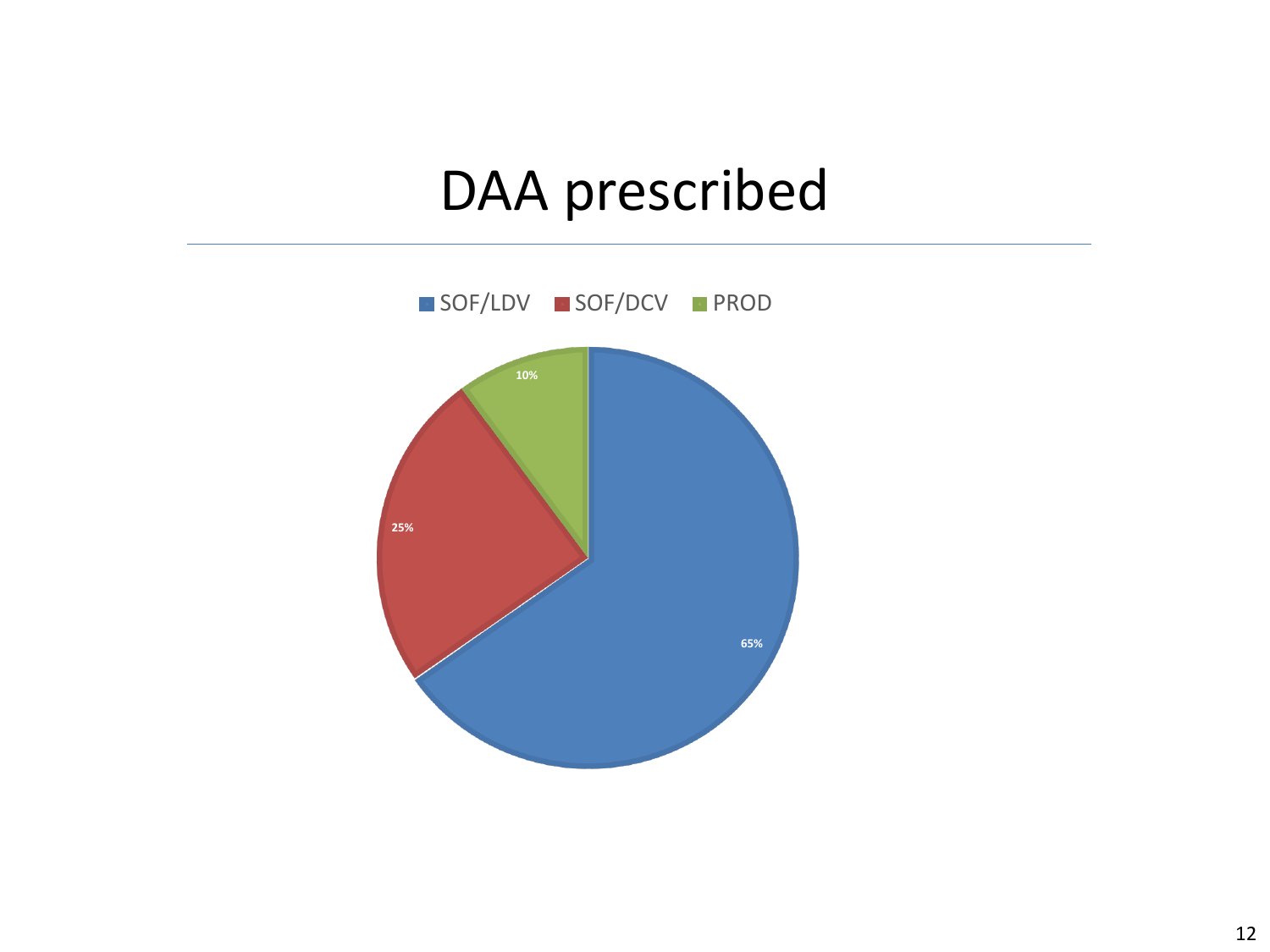#### Results: patient disposition

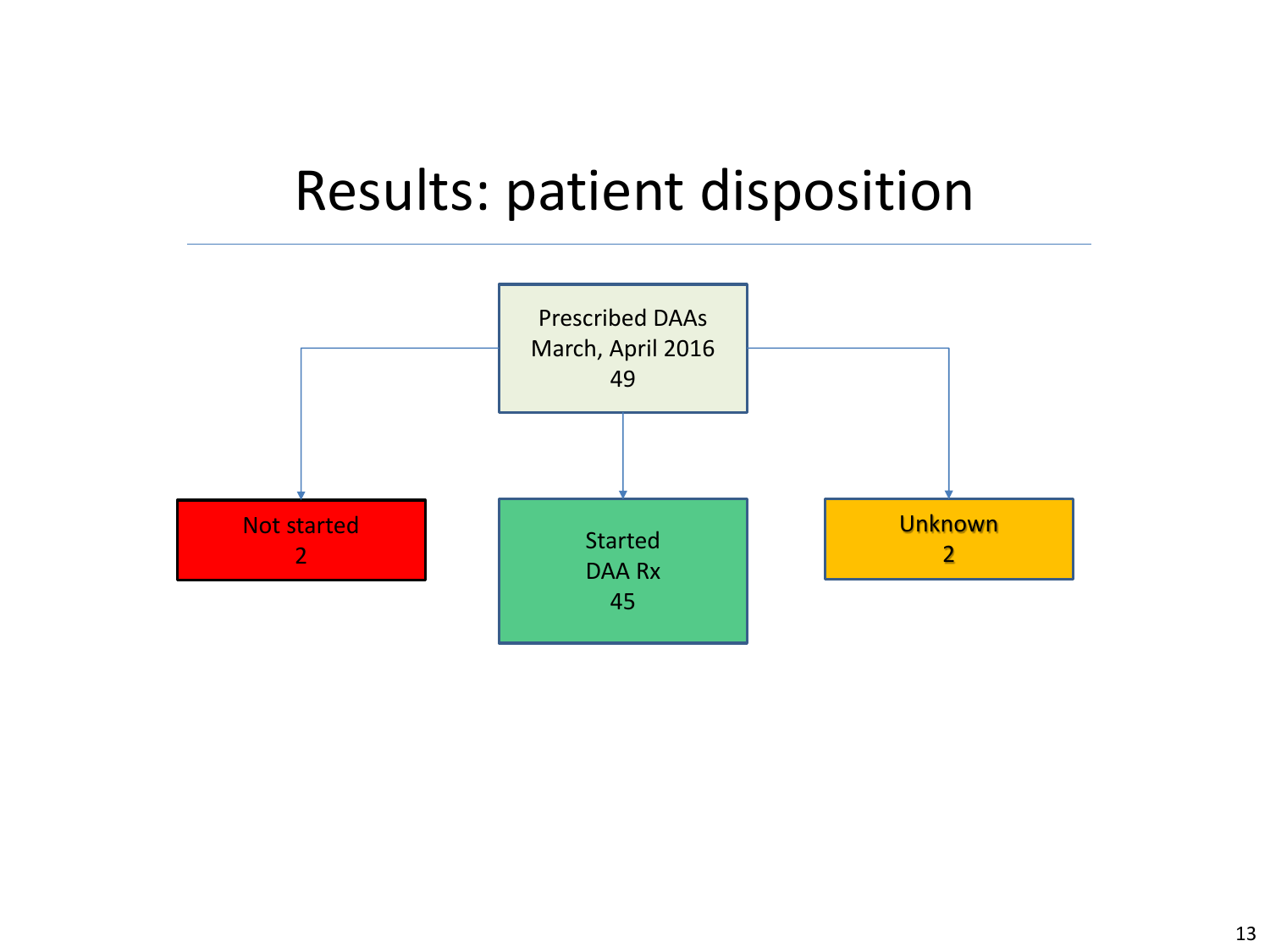#### Results: most recent HCV RNA

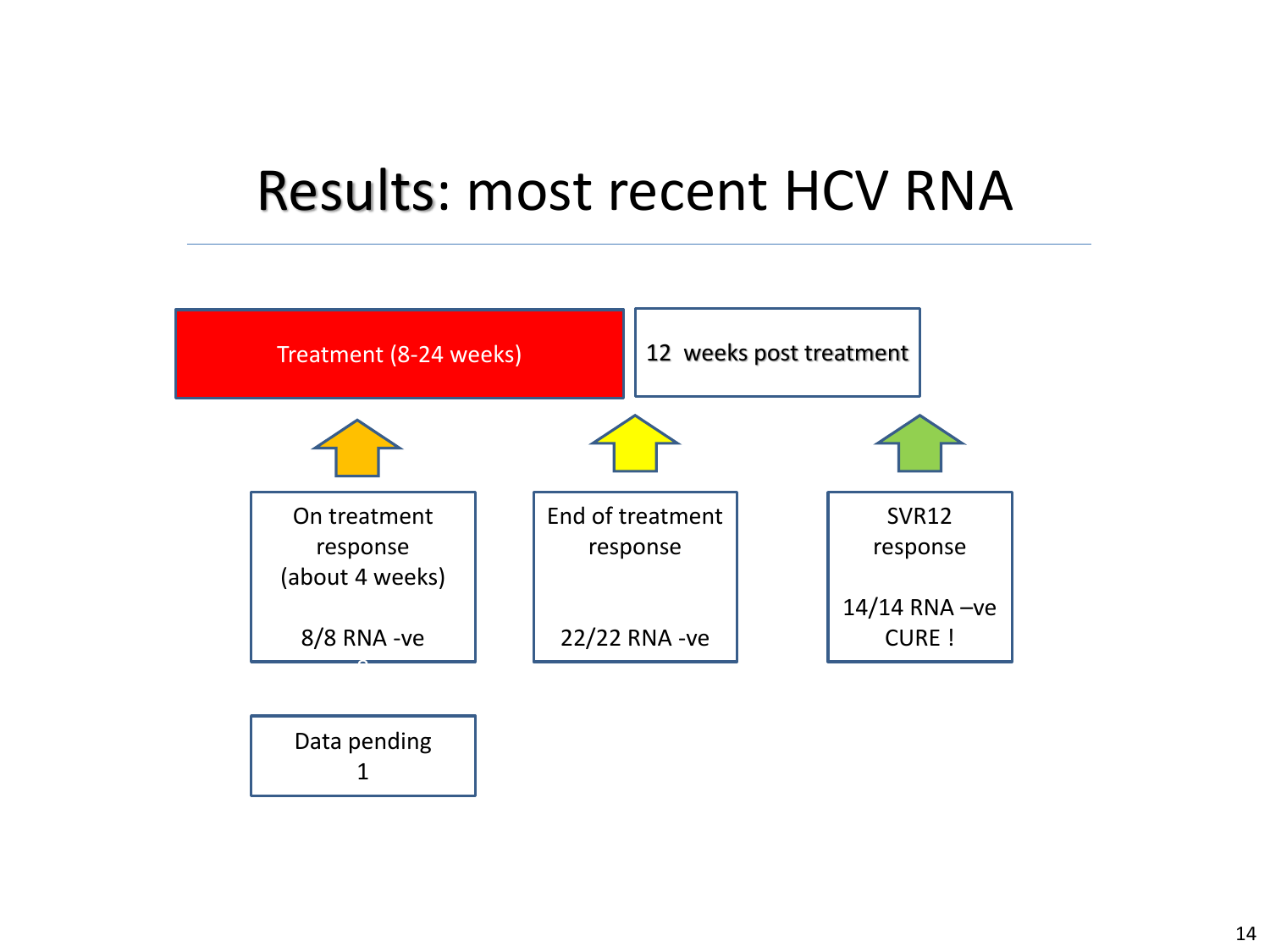#### **Discussion**

This small cohort included a wide range off patients including HIV coinfection

Preliminary results suggest high SVR12 (cure) rates in a primary care setting as expected from results of licencing studies

There is an on going need to support patients to complete treatment and to ensure adequate follow-up once medication is prescribed

There is a need for systematic collection of data from primary care to monitor outcomes in the DAA era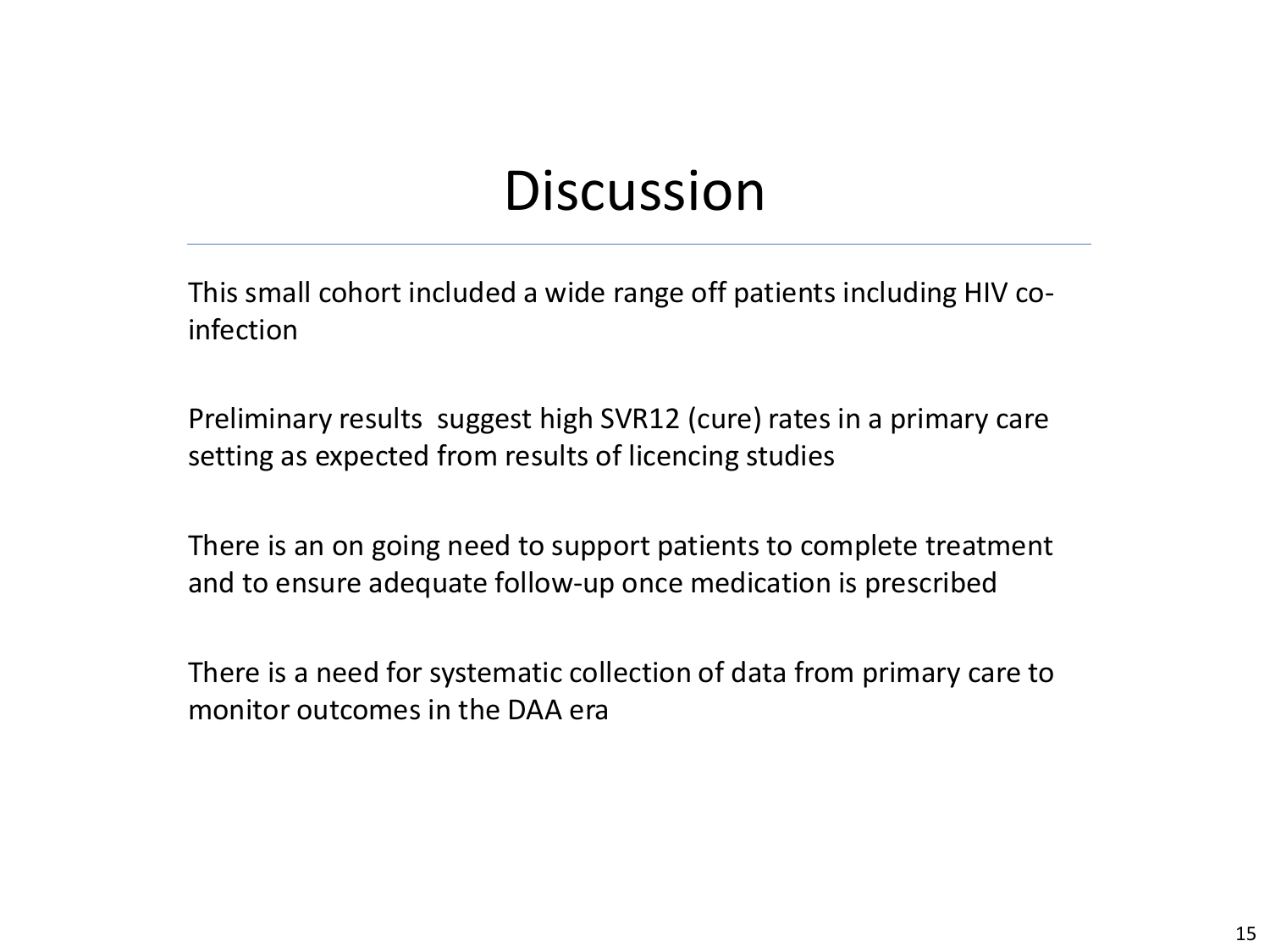### Priorities for GP care

On going education to **all** GPs to diagnose HCV and treat or refer

Training and support for experienced and trained GPs to prescribe independently

Direct access to fibrosis assessment (including FibroScan)

Research for evidenced-based care of patients post cure